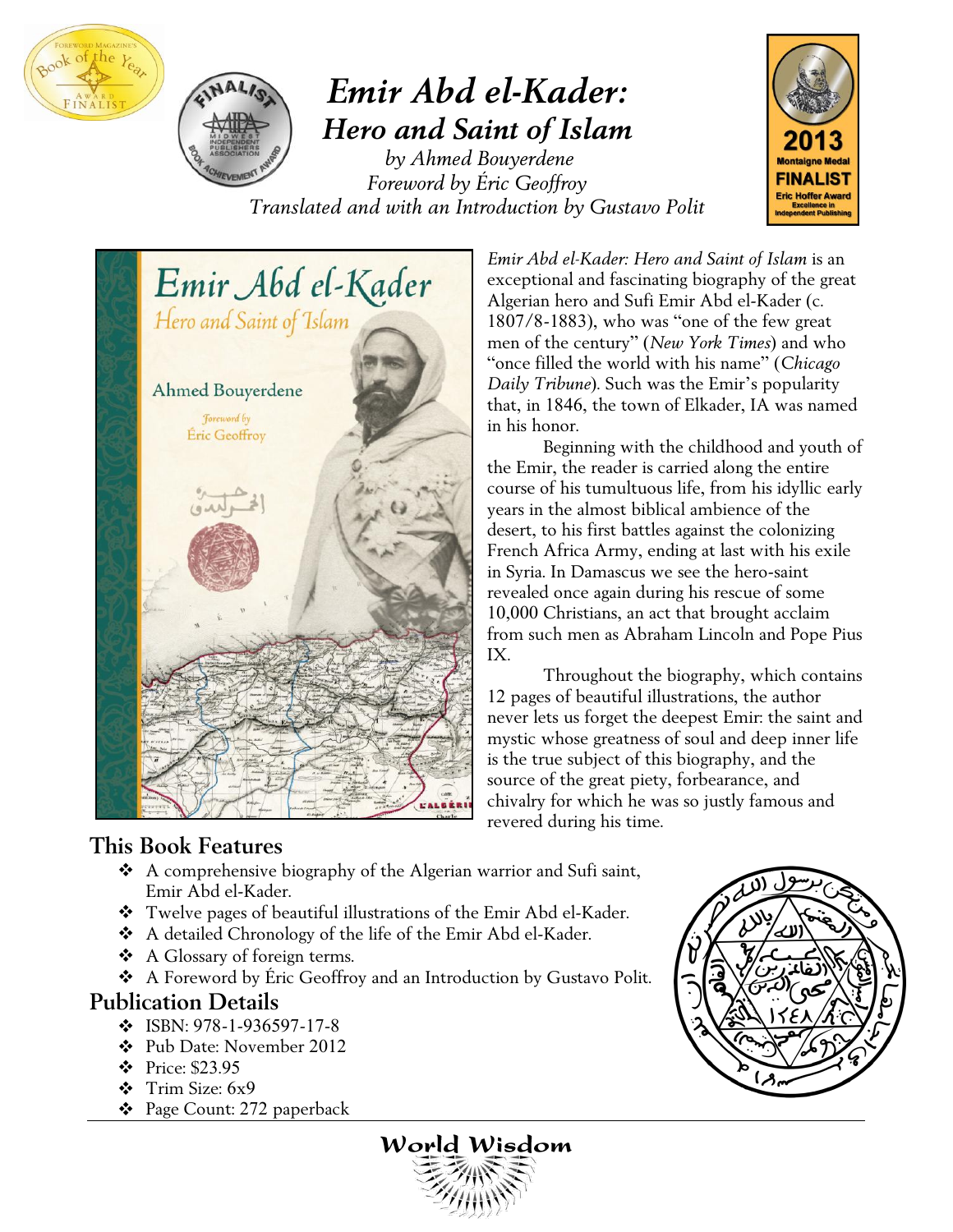Portrait of Abd el-Kader with prayer beads, by Ange Tissier, 1853 Portrait of Abd el-Kader with prayer beads, by Ange Tissier, 1853



Portrait of Abd el-Kader in Istanbul, by Stanislaw Chlebowski, 1866 Portrait of Abd el-Kader in Istanbul, by Stanislaw Chlebowski, 1866



# Praise for the Emir Abd el-Kader

―There are few names in the list of modern notabilities which are better known than that of the 'Arab Napoleon,' the warrior who, in defense of his native soil, successfully defied, during several campaigns, the whole power of France, and kept her armies in a state of almost unremitting warfare for more than fifteen years . . . . [The Emir Abd el-Kader] was one of the few great men of the century." —*The New York Times*



Photo of Abd el-Kader, by Mayer and Pierson, 1855

―The most redoubtable adversary that France encountered on African soil, the man who for sixteen years of heroic battles fought for his faith and for the independence of his country, Abd el-Kader is, unquestionably, the most important personage that has arisen in the last century among the Muslim populations." —*Le Figaro*, French national newspaper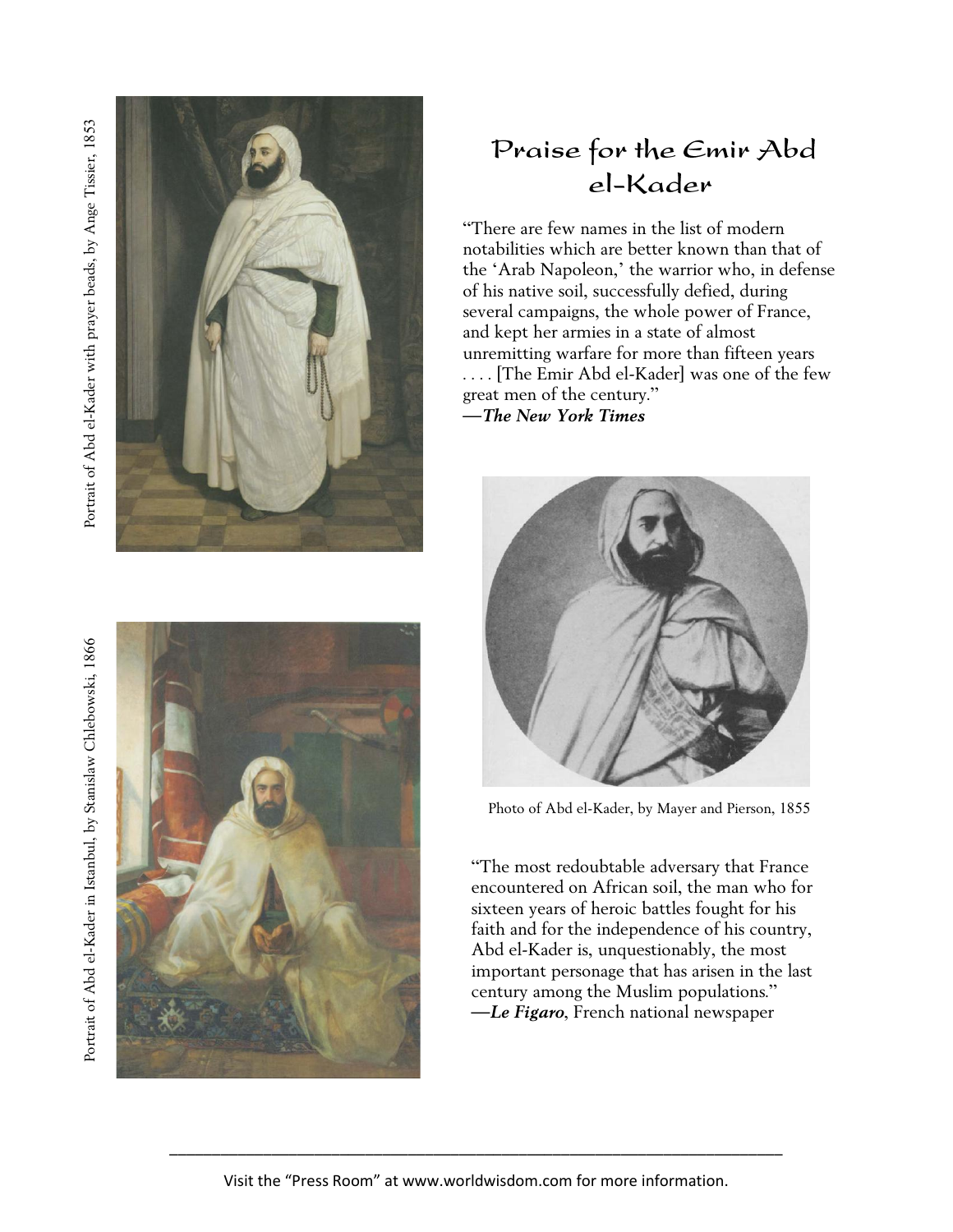# Praise for the Emir Abd el-Kader

―Abd el-Kader disquieted Paris and challenged all the might of France in the reign of Louis Phillipe. The history of the French conquest of Algeria is in substance the record of the conflict which Abd el-Kader waged almost single-handed against the foremost military nation of Europe." —*The London Times*

―Today the Christian world unites to honor in the dethroned Prince of Islam [Emir Abd el-Kader], the most unselfish of knightly warriors, risking limb and life to rescue his ancient foes, his conquerors and the conquerors of his race and his religion, from outrage and from death."

—*The New York Times*, October 20, 1860, reporting on the Emir's rescue of over 10,000 Christians in Damascus, Syria

―All the representatives of the Christian powers then residing in Damascus, without one single exception, had owed their lives to [Abd el-Kader]. Strange and unparalleled destiny! An Arab had thrown his guardian aegis over the outraged majesty of Europe. A descendant of the Prophet had sheltered and protected the Spouse of Christ."

—**Charles H. Churchill**, biographer of the Emir

―There is broad ground of respect and friendship between Abd-el-Kader and the allies—that the cause is one of indigenous rights and liberties against foreign aggression—a cause in which he has shown himself the most heroic leader of his nation, and the true compeer of the patriot heroes of all time." —*The New York Daily Times*, May 15, 1854

"He had the genius to engraft on the traditionary tactics of the Arabs a regular method for fighting civilized troops, and he showed himself as careful of the stomachs of his men, and the marching powers of his columns, as the scientific general of a European army."

—*The Fortnightly Review*, London, 1867

―His career was divided into two periods: the first was a true heroic epic; the second was a renunciation of all the tumult of the past. Judged from the standpoint of history, and aside from all the prejudices of our civilization, Abd el-Kader will appear as one of the most extraordinary men of our times." —*Le Temps*, Swiss daily newspaper

―Such is the history of the man for whom our town is named. A scholar, a philosopher, a lover of liberty; a champion of his religion, a born leader of men, a great soldier, a capable administrator, a persuasive orator, a chivalrous opponent; the selection was well made, and with those pioneers of seventy years ago, we do honor the Shaykh."

—**Elkader High School**, Elkader, Iowa, class of 1915

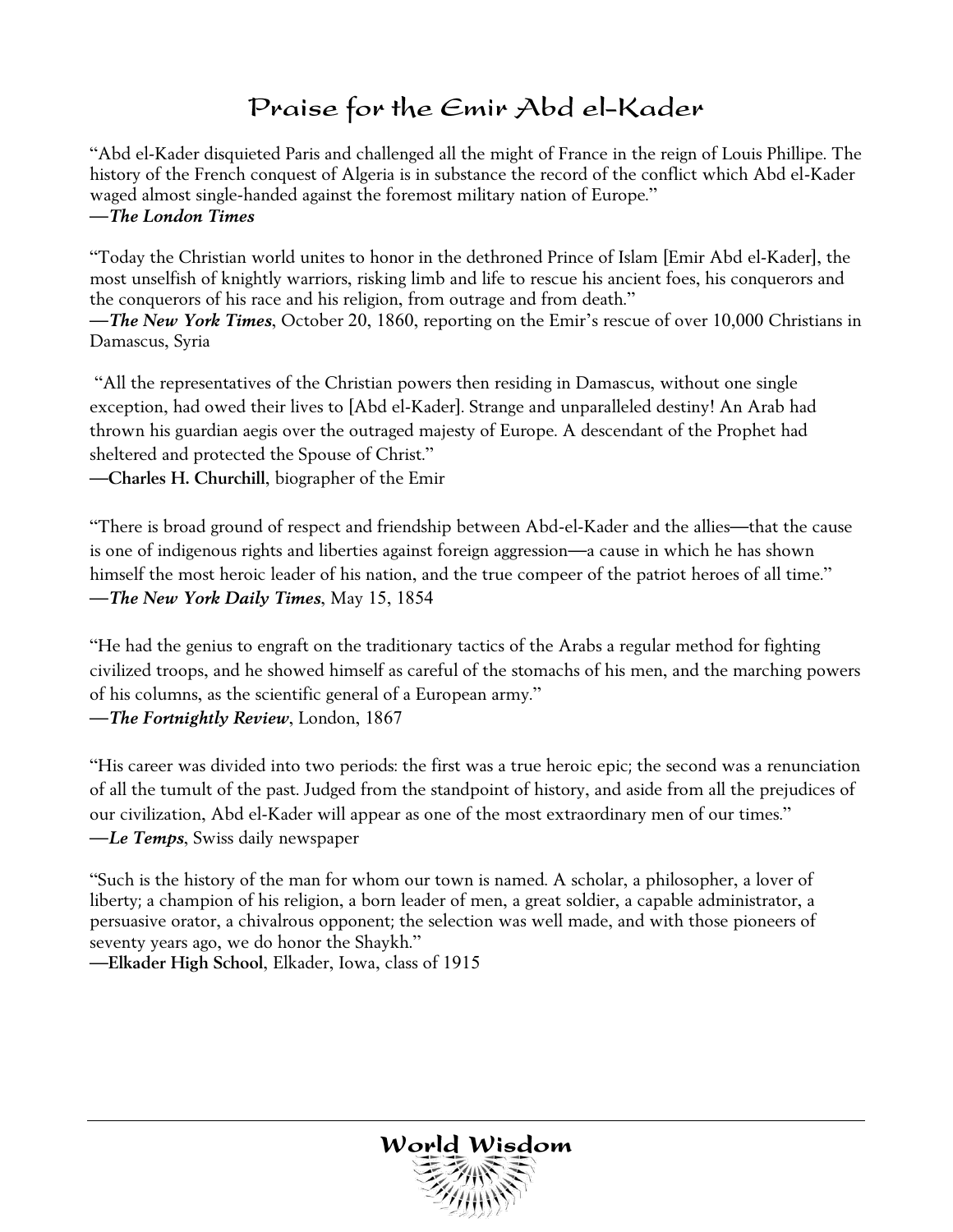## Praise for the Book Emir Abd el-Kader: Hero and Saint of Jslam

―Emir Abd el-Kader was one of the most remarkable figures in recent Islamic history, combining perfection in both the active and the contemplative life, an achievement that remains of great significance today for Muslims and non-Muslims alike. The study of this figure by Bouyerdene is one of the best in the field and is likely to draw even greater attention to this hero and saint." —**Seyyed Hossein Nasr**, The George Washington University, author of *The Heart of Islam: Enduring Values for Humanity*

―Groundbreaking, inspiring, and timely, this biography documents the life of the unsung hero of Algerian nationalism. Emir Abd el-Kader was a compassionate warrior and negotiator with the French, as well as a defender of religious minorities in the Ottoman Empire. Ahmed Bouyerdene's scholarly yet accessible work is an eloquent testimony that religion can be a galvanizing force for the greater good, and a compulsory guide as we work toward building bridges between the Muslim world and the West."

—**Imam Feisal Abdul Rauf**, author of *What's Right with Islam* and *Moving the Mountain*

―Abd el-Kader's most renowned deed was the rescue, at great risk to his own life, of over 10,000 Christians who were under all-out onslaught from an army of Druze in Damascus in 1860, an act which attracted the warm acclaim of such figures as Abraham Lincoln, Pope Pius IX, and Napoleon III. The present book centers on Abd el-Kader's inner life, his knowledge of Sufi mysticism, and his practice of unceasing mental prayer. This book displays the real Islam to a world whose knowledge of Islam is 'Islamic' terrorism."

—**William Stoddart**, author of *What Does Islam Mean in Today's World?*

―Few figures from the last centuries can be considered as embodying the breadth and depth of a whole spiritual tradition, indeed of an entire civilization, as did the Emir Abd el-Kader. Ahmed Bouyerdene's beautiful biography testifies to an Islam lived up to its most elevated and heroic reaches, an Islam that challenges the narrowness of too many of its fierce critics and zealots alike."

—**Patrick Laude**, Georgetown University, author of *Pathways to An Inner Islam*



Full length portrait of Abd el-Kader, by Simon Agopian, 1906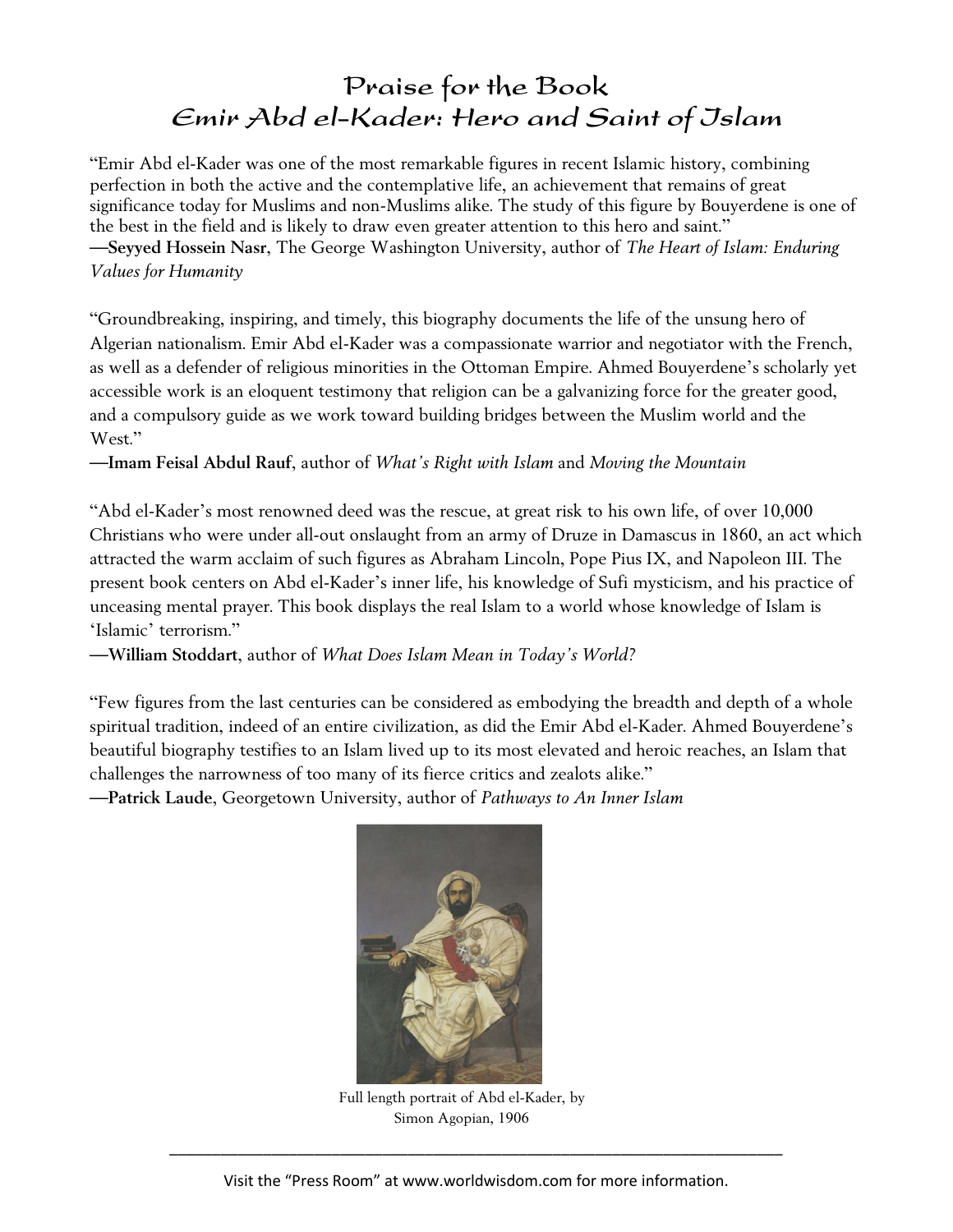―*Abd el-Kader : Hero and Saint of Islam* is a fundamental book for both the scholar and the peacebuilder. It captures the essence and the different dimensions of the life and message of Emir Abd el-Kader, and manages to present this rich personality and its heritage in an accessible way to all readers. This book benefits all actors for social change and coexistence between religious communities as it presents a vivid example of a Muslim who not only engaged in dialogue but saved thousands of Christians from massacre. It also presents to contemporary Muslims a faith–based, open, and pioneering modern interpretation of religion."

—**Nayla Tabbara**, President and Director of Cross Cultural Studies Department, Adyan Foundation

"In this superb biography of the life and teachings of the Emir Abd el-Kader one finds brilliantly manifested the deepest ideals of the Islamic faith. It is for this reason that he continues to be regarded in our times as the Muslim hero *par excellence*—a hero in whom the most noble chivalry was combined with the metaphysical insights of a true sage, and the spiritual graces of a realized saint." —**Reza Shah-Kazemi**, Institute of Ismaili Studies, author of *My Mercy Encompasses All* and *The Other in the Light of the One*

―This biography of the great Algerian leader—admired in his lifetime not only by his contemporaries such as President Lincoln, but also by his foes—will help us to rediscover in our own times the true spirit of Islam and to gain a better appreciation of the meaning of the misunderstood term *jihad*, whose qualities of nobility and magnanimity in the face of strife, were exemplified by the Emir's life." —**M. Ali Lakhani**, editor of *Sacred Web*, and author of *The Timeless Relevance of Traditional Wisdom* 

"The Emir invalidates the theory of the 'clash of civilizations,' while having a foreboding of its advent. As an Abrahamic heir he warns us that humanity cannot be united, and therefore saved, except through spirituality."

—**Éric Geoffroy**, Marc Bloch University, author of *Introduction to Sufism: The Inner Path of Islam* 

"This book is an excellent overview of the Emir's life, spirituality, and times. In an era of widespread misunderstanding about Islam, this biography provides a refreshing portrait of a classic 'defender of the faith' who was as fiercely dedicated to Muslim chivalry as he was to opposing colonial occupation, and who took full responsibility for the protection of the innocent and vulnerable, no matter their religion or birthplace."

—**Roger Gaetani**, editor of *A Spirit of Tolerance: The Inspiring Life of Tierno Bokar* and co-editor of *Sufism: Love and Wisdom*

―[In this book] Bouyerdene never lets readers forget his admiration for the man, but he does this without falling into hagiography; instead, he describes the life of the Emir from his origins to his final accomplishments. He does this using the vocabulary, values, and beliefs of someone who is close [to the Emir], someone who might be a disciple of Ibn Arabi's brand of Sufism." —*Études*

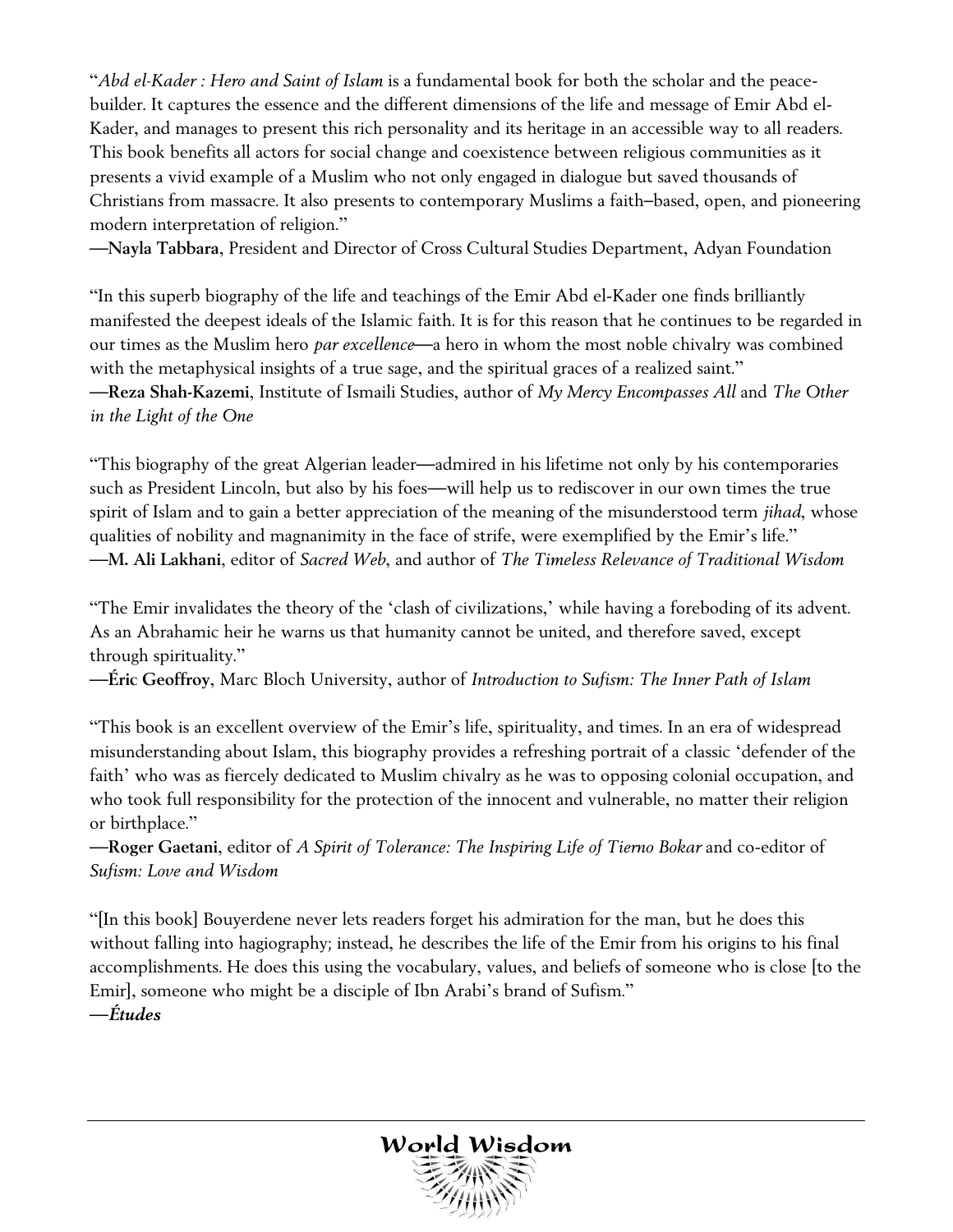―This wonderful and much-needed translation conveys the beauty and majesty of the original. It is an accessible and at times exhilarating account of a seemingly legendary individual. The translator's excellent introduction situates the life of the Emir in the political crosscurrents of his time and spiritual undercurrents of Islam, demonstrating how the former never compromised the latter. Through this work, one gains a true vision of the chivalry and sanctity that defines Islam when practiced in all its depth and breadth."

—**Joseph Lumbard**, Brandeis University, editor of *Islam, Fundamentalism, and the Betrayal of Tradition*

―The author has accomplished a difficult and admirable work, giving us a balanced view of this great man who was at once an outstanding and chivalrous warrior and strategist, a leader of men, a hero, a man of profound learning, and a mystic and saint of the highest order. All these facets of the Emir come before the reader's view, but at the same time, the author never loses sight of the essential: it is the virtues and the inner life of the spirit, which in this soul have precedence over all else and stamp the outward life to such an extent that even his enemies became his admirers because they perceived his extraordinary quality. Above all, the Emir is this fascinating combination of hero and mystic, this extraordinary combination of immense courage, magnanimity, and holiness that recalls the Prophets." —**Gustavo Polit**, translator of *Emir Abd el-Kader: Hero and Saint of Islam*, from the Introduction

―The human dimensions of this great man have never before been better portrayed than as we see him here, as an exemplar of incorruptibility and as a follower of Sufism [mystical Islam]. [Abd el-Kader], who was recognized as the Commander of the Faithful and who was a political and military leader, was praised even by his opponents. He never deviated from his pious belief in Islam, and was constantly in quest of the Absolute. Although he was very open to the world and understood the idea of progress, [the Emir] chose for himself a constant inner spiritual quest. He opted for reflection rather than passive submission to dogmatic law, preferring throughout his life an esoteric [spiritual] path. . . . This permits us to better understand everything that created the reputation of the man during his lifetime, such as the 'aura' about him, and this adds luster to the historical memory of the man: his temperate judgments, the fairness and goodness of his decisions, his propensity for mercy, and his love for all mankind."

#### —*Tribune Bulletin Côte d'Azur*

―In 1841, a French priest went to the camp of Abd el-Kader to negotiate the release of prisoners. The Algerian leader saw his cross and asked about the Christ and the Trinity. . . . Several hours later, they had to stop because the interpreter was exhausted. Sometime later, when the Emir was about to leave for Mecca, he considered passing through Rome in the hope of a conversation with the Pope. Abd el-Kader is one of the most fascinating figures of the nineteenth century. Born in 1808, he was first a war leader in Algeria, and then later a man of peace in the Middle East. Abd el-Kader was certainly not only a politician. In this biography, Ahmed Bouyerdene shows that throughout his entire life the core of [the Emir] was [his inner life as] a mystic. This is the 'harmony of opposites,' to use the words of Victor Hugo. One of the attractions of this smart and original book are the cultural roundtrips [that we the readers experience] between the two shores of the Mediterranean."

—*Historia*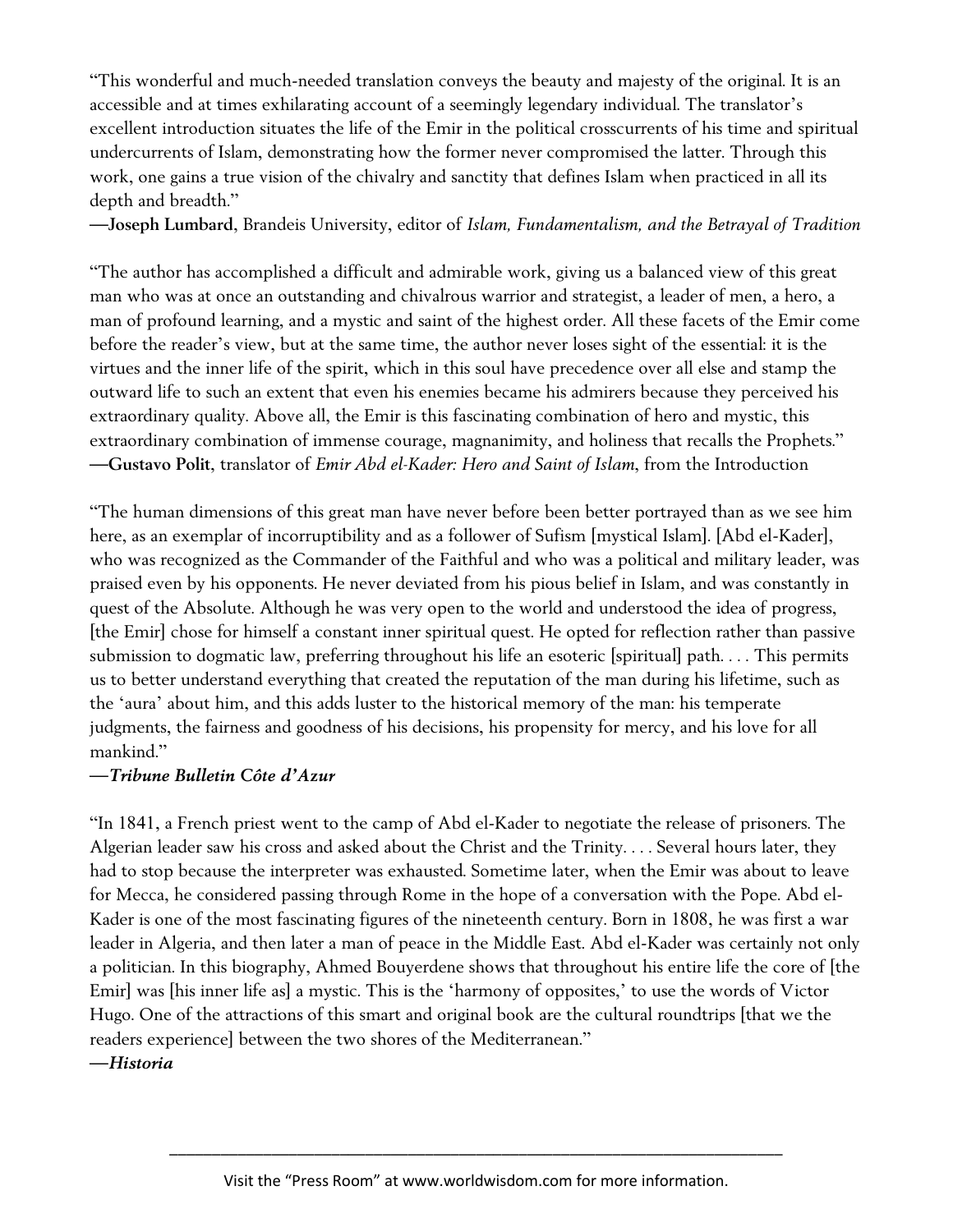―Until his surrender on December 24, 1847, the Emir Abd el-Kader was the soul of Arab resistance to the French occupation of Algeria. His concept of that resistance was that it should be not only military but also spiritual. Born in 1808, the Emir had been raised in the Sufi tradition, a mystical interpretation of Islam. . . . Without the [colonialist] intrusion of the West, [the Emir] probably would never have taken up arms. Nonetheless, he knew how to extract philosophical and religious lessons from this clash, and although these add less to his legend as the Emir-warrior, they have made him the apostle of a particular humanism that is analyzed [in this book] by Ahmed Bouyerdene, one of the major specialists on the Emir. As the protector of the Christians of Damascus, who were threatened with a pogrom in 1860, Abd el-Kader believed in peace to men of good will, not submission by force."

#### —*Luxemburger Wort*

―I certify that [this] book . . . published by Ahmed Bouyerdene represents a new perspective in the field of the research about the meaning of the life of Emir Abd el-Kader. It is the first book which analyses all the life of the Algerian hero, from the point of view of his spiritual link to the Muslim mystics. And I attest that this book is much appreciated in Algeria by the specialists and by the Emir Abdelkader foundation."

— **Henri Teissier**, Archbishop emeritus of Algiers

―In [these] well-written and easy to read pages, Ahmed Bouyerdene recounts the life of this Muslim Arab who was originally from Algeria and who throughout his life felt called to a life dedicated to study and prayer. [The Emir was a person] who was able to attain to a measure of holiness or a state of ‗proximity to God' despite having to take on the terrible challenges which were imposed on him by his era. The war of resistance against the French Army, captivity, exile, and the inter-communal massacres of 1860 in Damascus were the challenges that confronted him. However, following the example of the great Ibn Arabi (as a model disciple, exegete, and editor), he was able to find in the Sufi practices of Islam a path of humanism and modernity, of unity between human beings, and of tolerance between religions.

―For the first time some light is shed—from the interior, so to speak—on this life of challenges, paradoxes, and contradictions, some of which went as far as to qualify as treasons. Yet, this life was of a person who had ‗submitted' himself to God, a person to whom all people seemed to follow in their own ways the quest for 'true Religion.' This biography is much more than a book of history, it is an initiation into the progress of a spiritual adept, of a man who 'belongs to the ages,' and of a figure of universal significance. There is no better way than this to answer those unscrupulous religious figures who utilize Islam for the purposes of their political battles, or to quell the terrified minds that demonize Islam in order to avoid having to looking for the real causes of the wars between nations. I would like to add that reading this book is greatly facilitated by an excellent utilization of notes, a chronology, a glossary, and a bibliography."

—**Michel Levallois**, President of the Society of Saint-Simonian Studies

―Emir Abd el-Kader: Hero and Saint of Islam provides a fine biography of an Algerian Islamic Sufi leader who was a warrior and negotiator with the French who also defended the religious minorities in the Ottoman Empire. He personally rescued over 10,000 Christians who were under onslaught from an army in Damascus in 1860, and his many achievements as well as his Sufi mystic contemplations are revealed in a focus on el-Kader's inner life and mental practices. Any interested in a different focus on an Islamic figure will find this compelling."

—**Midwest Book Review, James A. Cox**